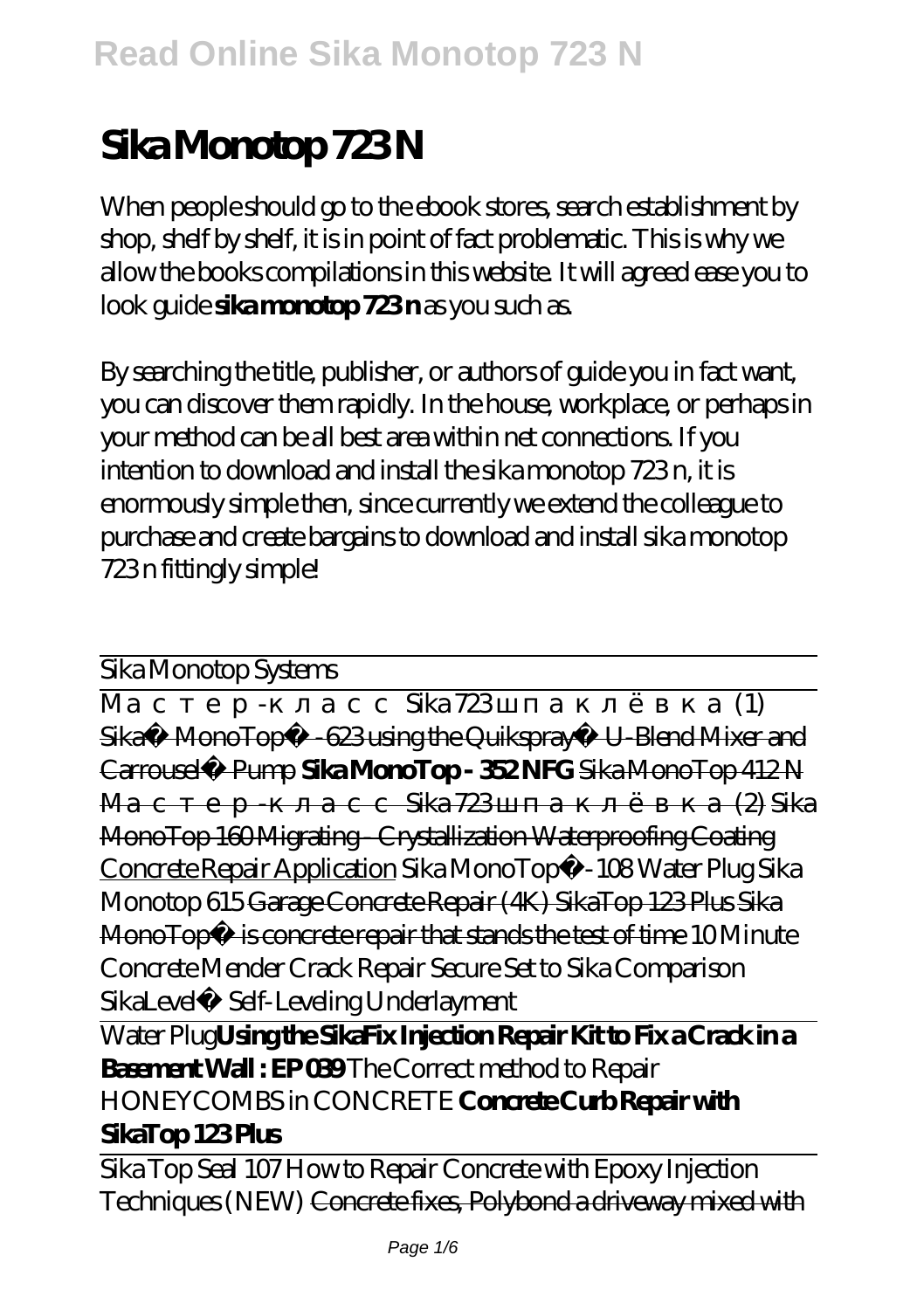sand \u0026 cement plaster, use products in description. *Sika MonoTop-412 Eco* Sika Monotop Animation *The ultimate wastewater works repair solution: Sika MonoTop 4400 MIC 1 Sika MonoTop®*

*‐111 e 112 - Anticorrosione armature e Riparazioni localizzate del calcestruzzo* Sika MonoTop 615 **Spray Sika Monotop 412N? Euromair's Compactpro 35 plus Compactpro Premium**

Sika® Monotop® 614F - Flowable Concrete Repair Mortar Naprawa Żelbetu Słupy Concrete Path Repair Betoninstandsetzung Betonreparatur Sika Monotop 723 N

Sika MonoTop® - 723 N is a polymer modified surfacing/finishing mortar, ready to mix, meeting the requirement of class R3 of EN 1504-3. Easy to apply and excellent finishing Suitable for hand or wet spray application Can be applied up to 5 mm thick per application layer

#### Sika MonoTop® - 723 N

Sika MonoTop® - 723 N is a polymer modified surfacing/finishing mortar, ready to mix, meeting the requirement of class R3 of EN 1504-3.

### Sika MonoTop® - 723 N

Sika MonoTop® - 723 N is a polymer modified surfa- cing/finishing mortar, ready to mix, meeting the re- quirement of class R3 of EN 1504-3.

#### Sika MonoTop® - 723 N

Sika MonoTop-723 N Version 1.0 Revision Date: 2019/10/13 SDS Number: 100000026559 Date of last issue: - Date of first issue: 2019/10/13 1 / 10 Section 1: Identification Product name : Sika MonoTop-723 N Product code : 100000026559 Manufacturer or supplier's details Company : Sika (NZ) Ltd. 85-91 Patiki Road Avondale Auckland AKL 1026 Telephone: +64 9 820 2900 Emergency telephone num-ber ...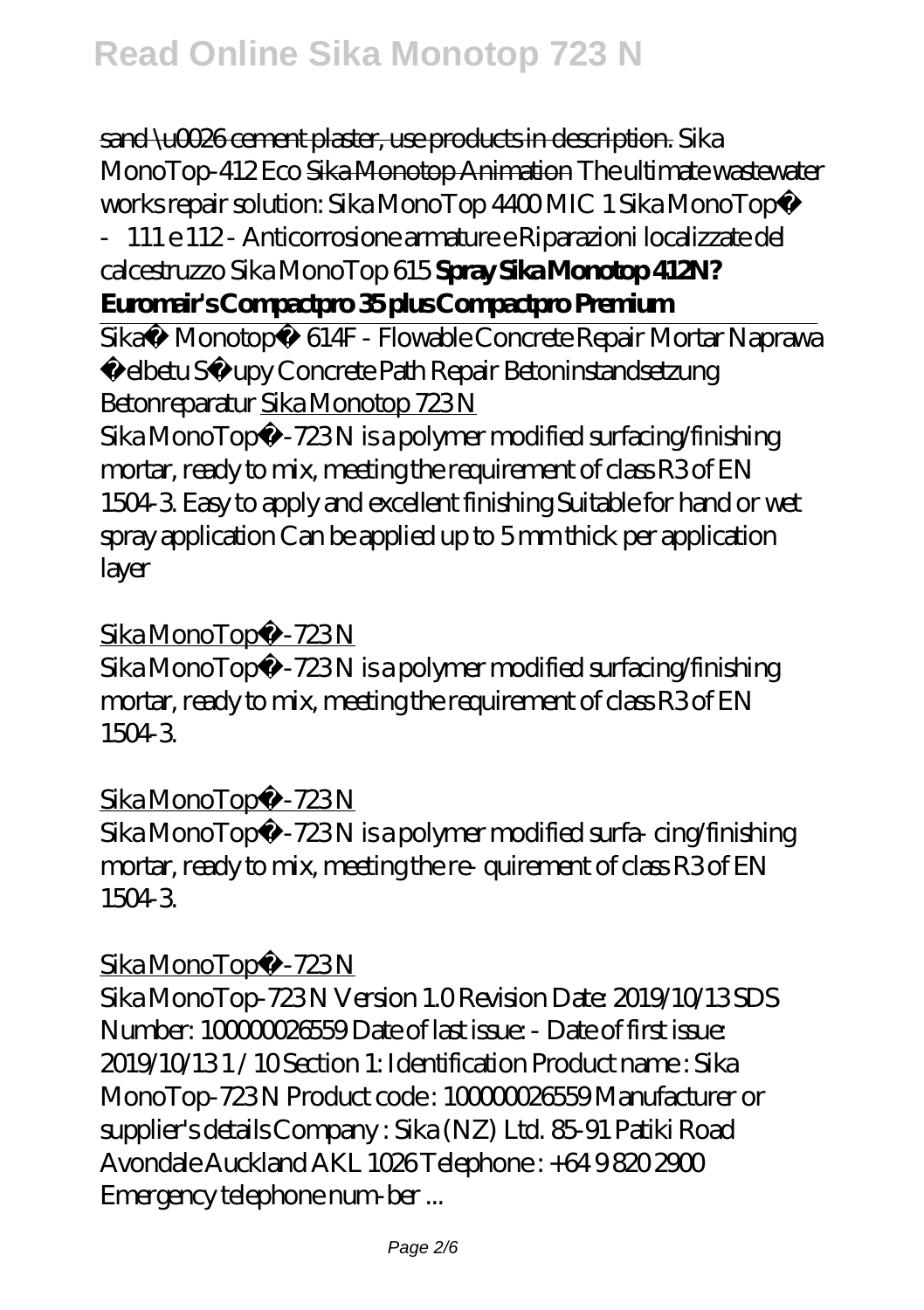## Sika MonoTop-723 N

Sika MonoTop ® - 723 N MSDS Number: 100000010729 Revision Date: 03.01.2016 Version 1.1.1 / 8 SECTION 1. PRODUCT AND COMPANY IDENTIFICATION Product name : Sika MonoTop® - 723 N Product code: 10000000729 Type of product: solid Manufacturer or supplier's details Company : Sika Australia Pty. Ltd. Address : Elizabeth Street 55 Wetherill Park NSW 2164 Telephone : +61297251145 Emergency telephone ...

## Sika MonoTop ® - 723 N

SIKA® MONOTOP® - 723N | Cement Mortar Cementitious fairing patching mortar Polymer modified repair mortar, 1 – 5mm layer thickness, suitable for use on new and old concrete Easy to mix and apply up to 5mm thick

SIKA® MONOTOP® - 723N | Cement Mortar | Sika Australia Sika® MonoTop® - 723N is een cementgebonden, kunststof verbeterde, 1- component plamuurmortel met silicafume, die voldoet aan de eisen van de klasse R3 volgens EN 1504-3 en de ÖBV-Rili. Toepassingsgebieden Als plamuurmortel op beton- en mortelondergronden. Plamuurlaag voor het Sika® MonoTop® betonreparatiesysteem.

## Sika MonoTop-723N

Sika MonoTop® - 723 N je s polimeri izboljšana cementna površinska/zaklju na malta, pripravljena za mešanje, v skladu z zahtevami razreda R3 po EN 1504-3. Dobra obdelovalnost in konvinci videz Možno je ročno nanašanje ali nanašanje z mokrim brizganjem Možen nanos debeline do 5 mm v enem sloju

## Sika MonoTop® - 723 N

Sika MonoTop ®-723 N. Normal use . Sikagard ®-720 ... Sika MonoTop®-352 NFG can be mixed with a low speed (< 500 rpm) Page 3/6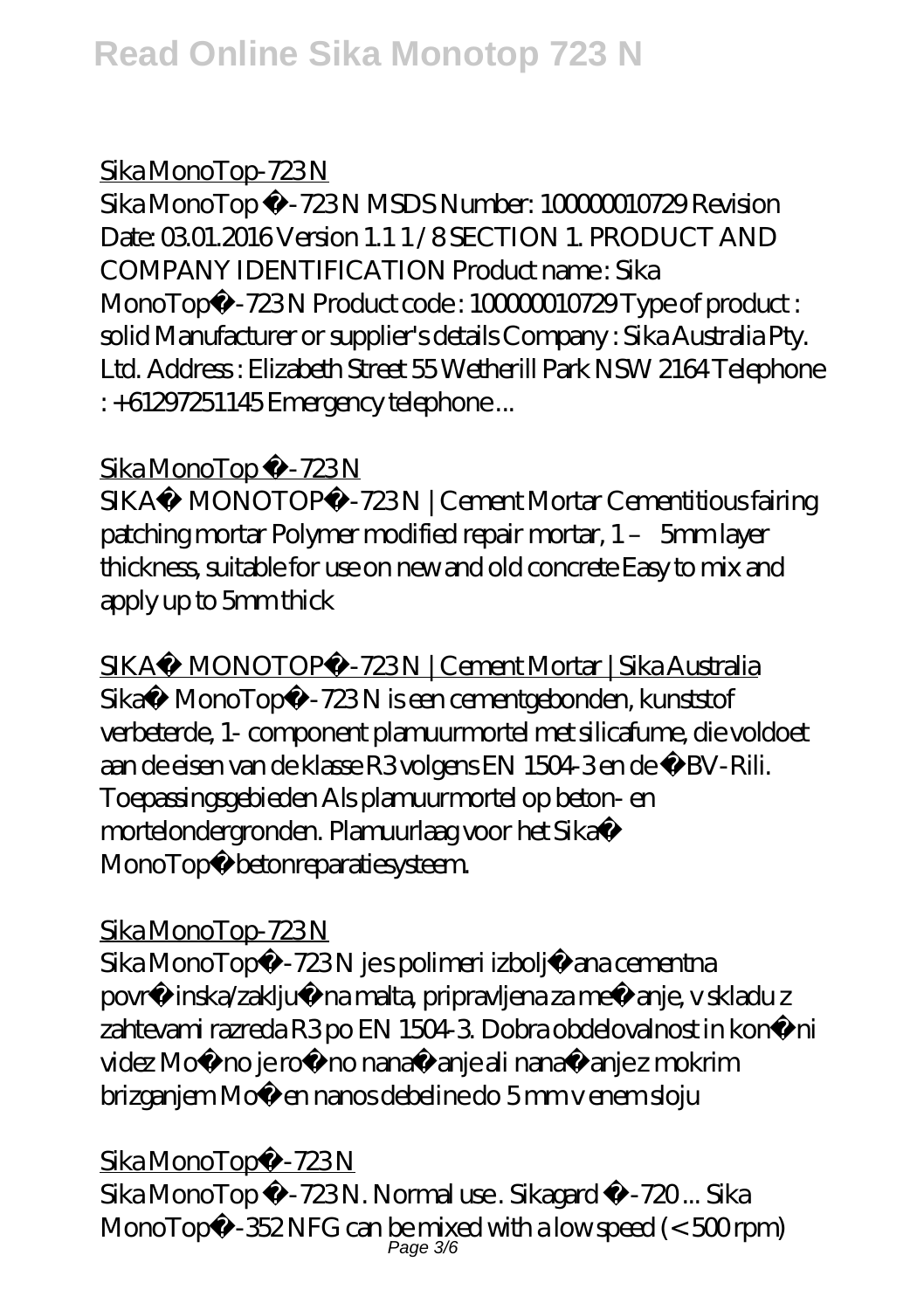## **Read Online Sika Monotop 723 N**

hand drill mixer or for machine application, using a force action mixer 2 to 3 bags or more at once depending the type and size of mixer. In small quantity, Sika MonoTop®-352 NFG can also be manually mixed. Pour the recommended water in a suitable mixing container. While ...

#### Sika MonoTop®-352 NFG

Sika® MonoTop-612N is a cement-based, one component low permeability concrete repair mortar, containing silica fume and polymer, meeting the requirements of Class R4 of EN 1504-3. Compatible with Sika® FerroGard® corrosion inhibitors Compatible with Sika® FerroGard® Sacrificial Galavanic Anodes High build, up to  $100$ mm in one application\*

#### Sika MonoTop® - 612 N

Sika MonoTop® - 723 N JEMNÁ VYROVNÁ VACÍ STRKA, T Í DA R3 POPIS PRODUKTU Sika MonoTop®-723 N je polymerem modifikovaná jemná malta, p ipravená ihned k použití, spluje požadavky tídy R3 dle SN EN 1504-3.

#### Sika MonoTop® - 723 N

Sika MonoTop® - 723 N Jemná vyrovná vací st rka, tída R3 Sika MonoTop® - 723 N je polymerem modifikovaná jemná malta, p ipravená ihned k použití, spl uje požadavky tídy R3 dle SN EN 1504-3. Vynikají cí zpracovatelnost a zahlazení povrchu

#### Sika MonoTop® - 723 N

Sika MonoTop® - 723 N Datum revize 1609.2018 Verze 10.0 Datum vytišt ní 16.09.2018 Zem CZ 100000003866 2 / 12 Pokyny pro bezpe né za-cházení : P101 Je-li nutná léka ská pomoc, m jte po ruce obal nebo štítek výrobku. P102 Uchová vejte mimo dosah d<sup>tí</sup>. Prevence: P271 Použí vejte pouze venku nebo v době ev<sup>-</sup>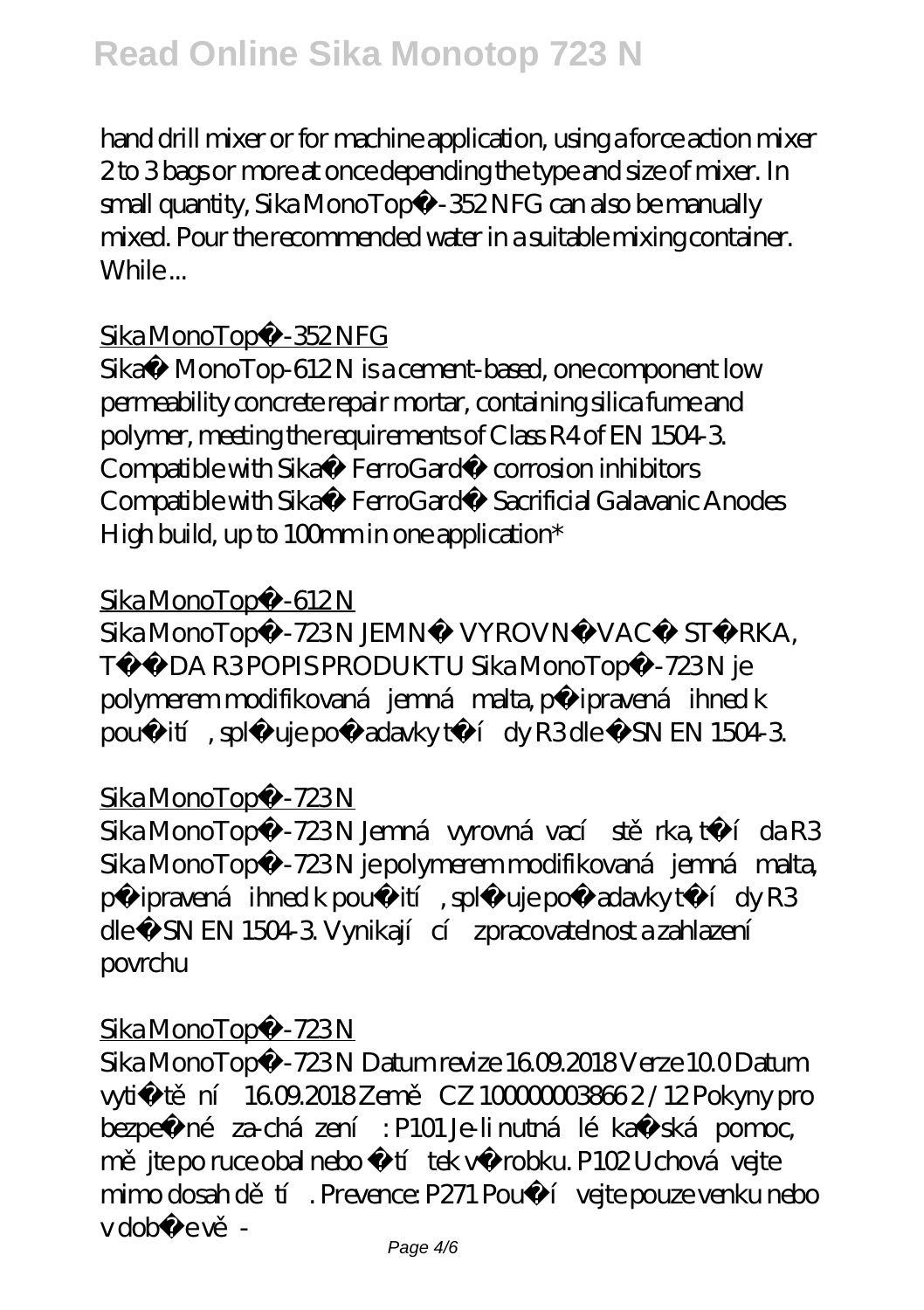#### Sika MonoTop® - 723 N

Sika Monotop-723 N: Pore sealer and levelling mortar: Technical Information. Compressive Strength ~50 MPa after 28 days (AS1478.2:2005) Tensile Adhesion Strength ≥ 2.0 MPa after 28 days (EN 1542) Application. Application Information. Mixing Ratio. For brush application: 2.1 litres of water per 10 kg pail For spraying application: 2.0 litres of water per 10 kg pail . Layer Thickness. As ...

#### Sika MonoTop® - 910 N

R4 Structural Repair Mortar with Corrosion Inhibitor Sika MonoTop® -412 NFG is a 1-component, polymer modified, fibre reinforced, low shrinkage repair mortar with corrosion inhibitor meeting the requirement of class R4 of EN 1504-3. Polymer modified for increased durability Superior workability and finishing

## Sika MonoTop® - 412 NFG

Márkanév: Sika MonoTop® - 723 N 1.2 Az anyag vagy keverék megfelel azonosí tott felhasználásai, illetve ellenjavallt felhasználásai A termék használata : Cementhabarcs 1.3 A biztonsá gi adatlap szállítójának adatai A szállító cé gszer neve: Sika Hungária Kft. Prielle Kornélia u. 6 1117 Budapest Telefon : +36-1-371-2020 Telefax : +36-1-371-2022 A biztonsá gi adatlapért ...

### Sika MonoTop - 723 N

Sika MonoTop ® - 723 N Dátum reví zie 09.05.2017 Verzia 3.0 Dátum tla e 09.05.2017 Krajina SK 1000000038662/12 H335 Mô že spôsobi podráž denie dýchacích ciest.

## Sika MonoTop ® - 723 N

System Structure Sika MonoTop®-352 N is part of the range of Sika mortars complying with the relevant part of European Standard EN 1504 and comprising of: Bonding Primer / Reinforcement Corrosion Page 5/6